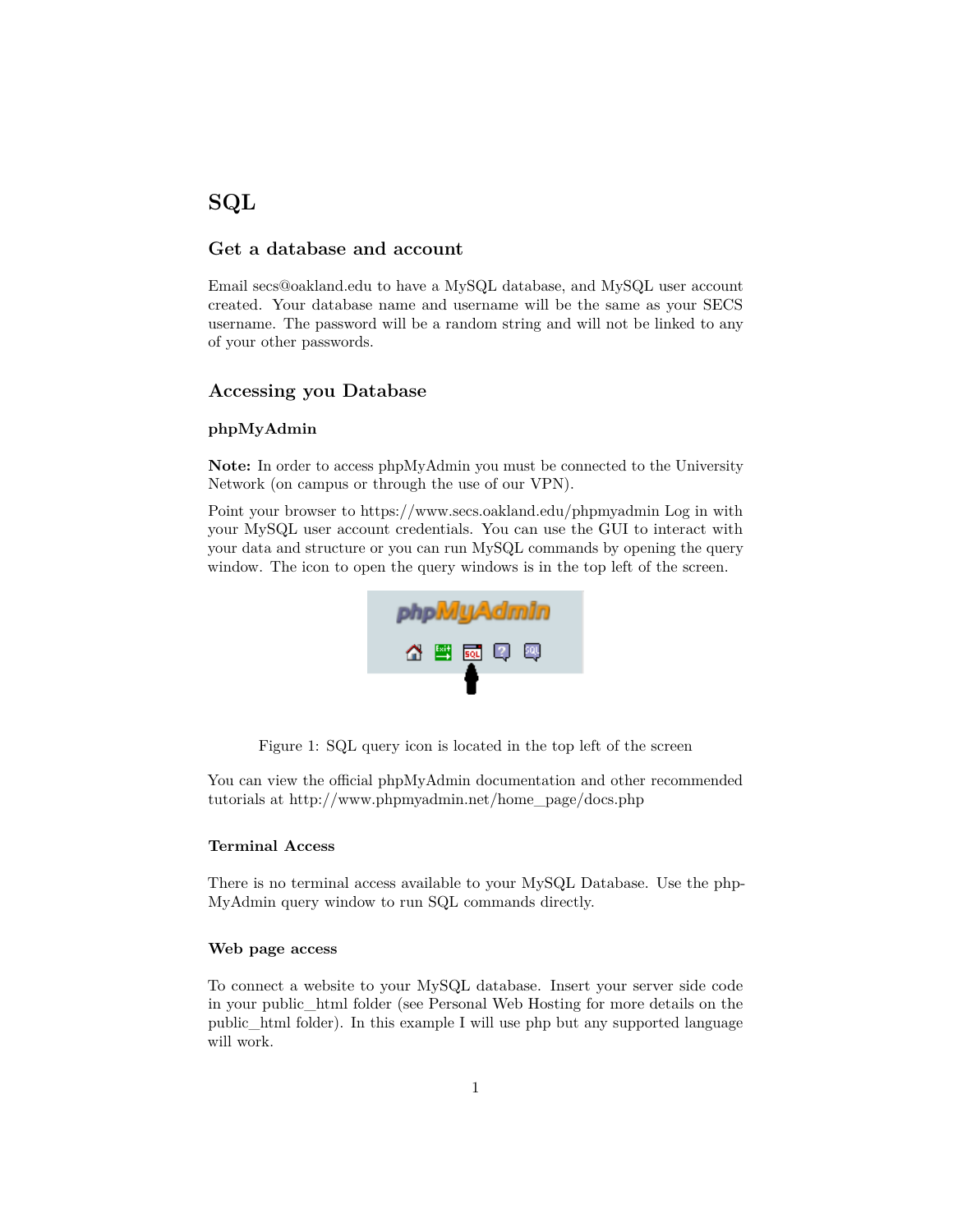**example of connecting a web page to MySQL database Note:** The goal of this example is to show you how you can use a few of the tools provided. There are many different ways to accomplish the same result. This example requires you to be familiar with SECS personal web pages. See www.oakland.edu/SECS/technology for more information.

(1) step 1

```
CREATE TABLE IF NOT EXISTS tbl_ouMascots(
   name VARCHAR(20),
    YearCreated INT
);
```
(2) step 2

```
<?php
    //mascots.php
    // Change username and password to your MySQL account username and password
    $server = "localhost";
    $userName = "username";
    $pass = "password";
    $db = "username";
    //create connection
    $con=mysqli_connect($server,$userName,$pass,$db);
    // Check connection
    if (mysqli_connect_errno())
    {
    echo "Failed to connect to MySQL: " . mysqli_connect_error();
    }
    //example insert statement to add a new mascot
    mysqli_query($con,"INSERT INTO tbl_ouMascots(name, YearCreated)
    VALUES ('Grizz', 1998)");
    //example SELECT stament to show the results of the mascots table
    $result = mysqli_query($con, "SELECT * FROM 'tbl_ouMascots' WHERE 1 LIMIT 0, 30;
    While($row = mysqli_fetch_array($result))
    {
    echo $row['name'] . " " . $row['YearCreated'];
    echo "<br>";
    }
   mysqli_close($con);
?>
```